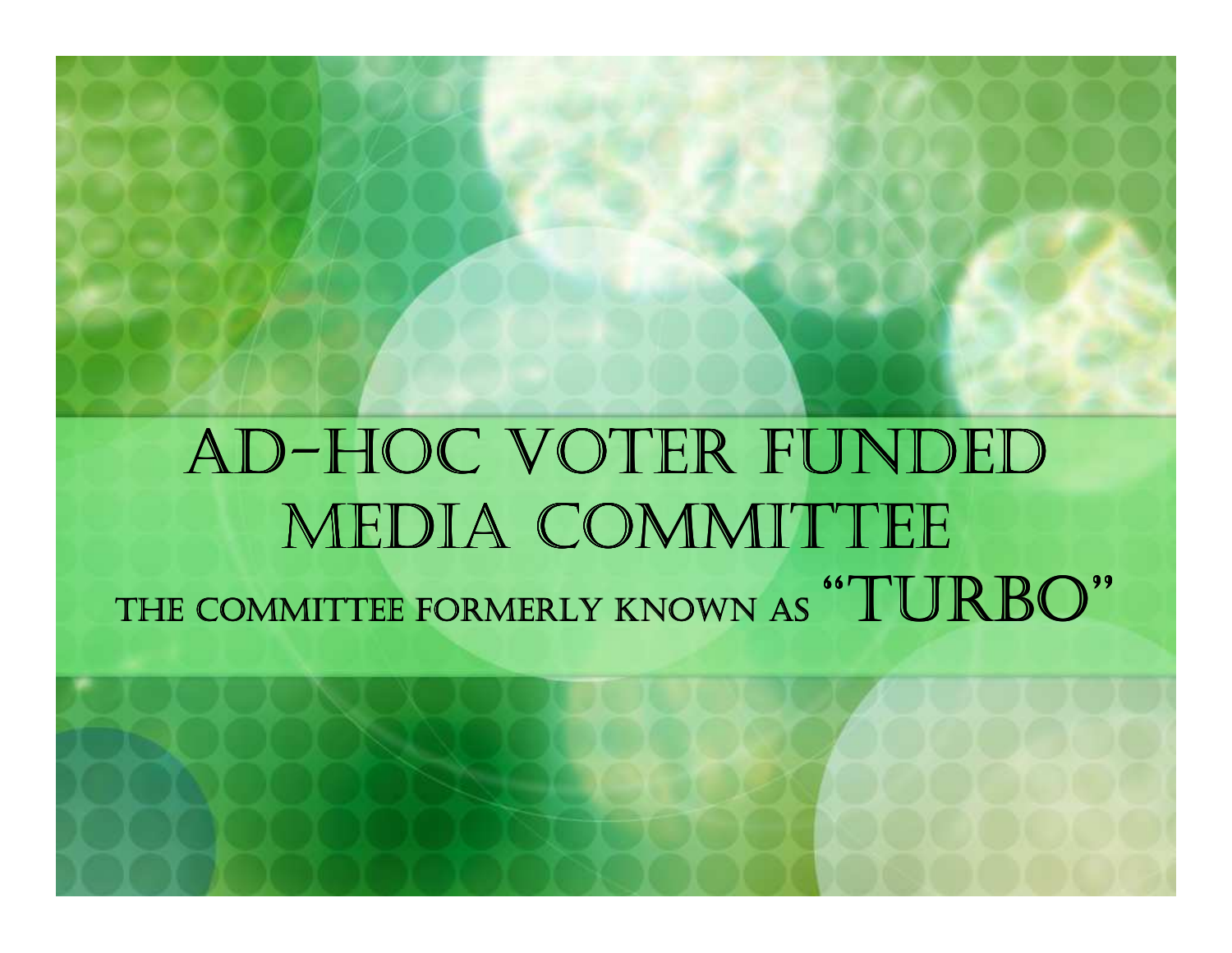# ORIGINAL GOALS

#### п Inform voters

- Increase the amount of information available to students
- Encourage the creation of new media
- п Increase voter turnout
- п Order a giant novelty cheque

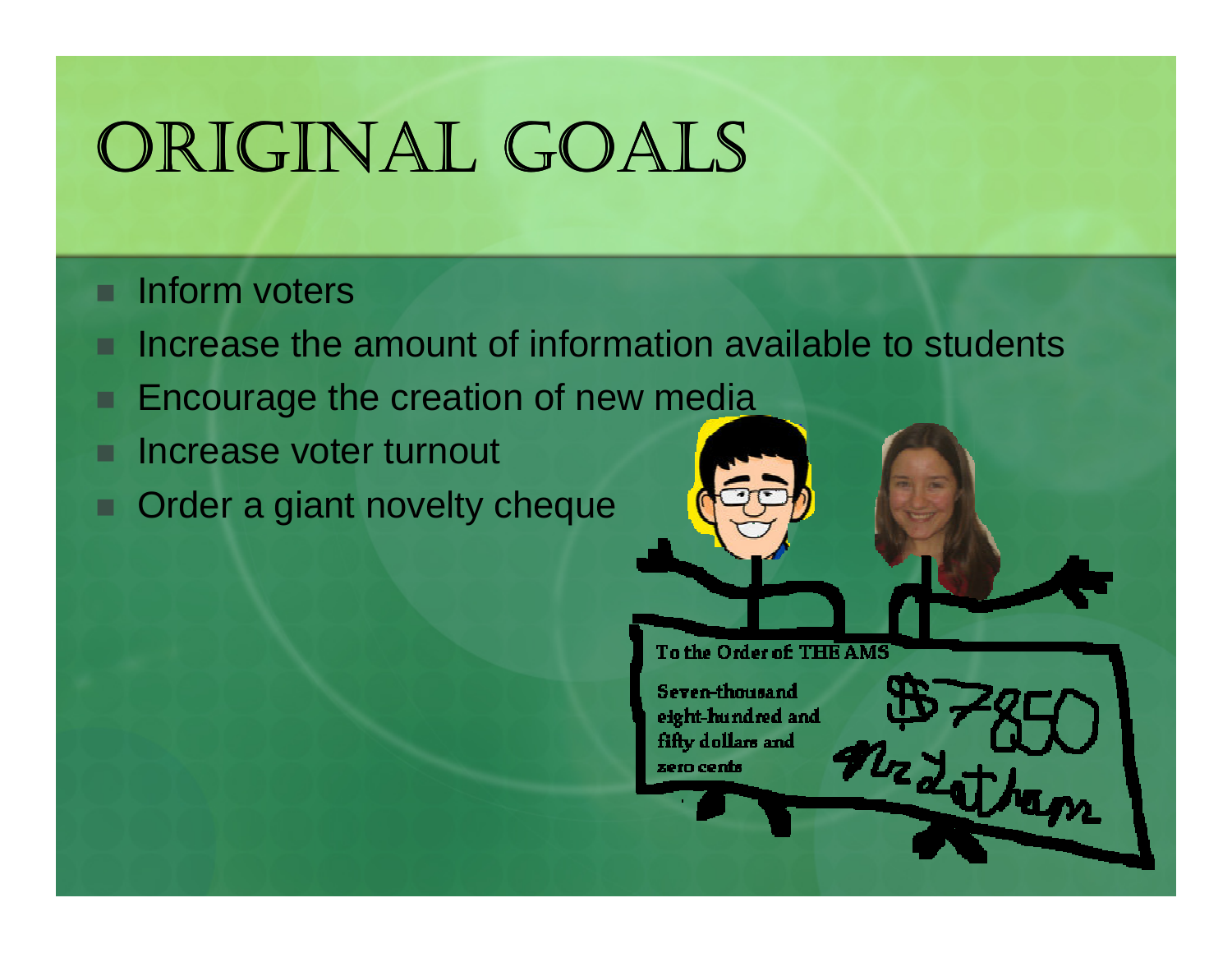## IMPLEMENTATION

- п Worked well in general
- The VFM Administrator was invaluable
- п Broad based rules were in place
- п The election's committee was forced to interpret and implement many rules

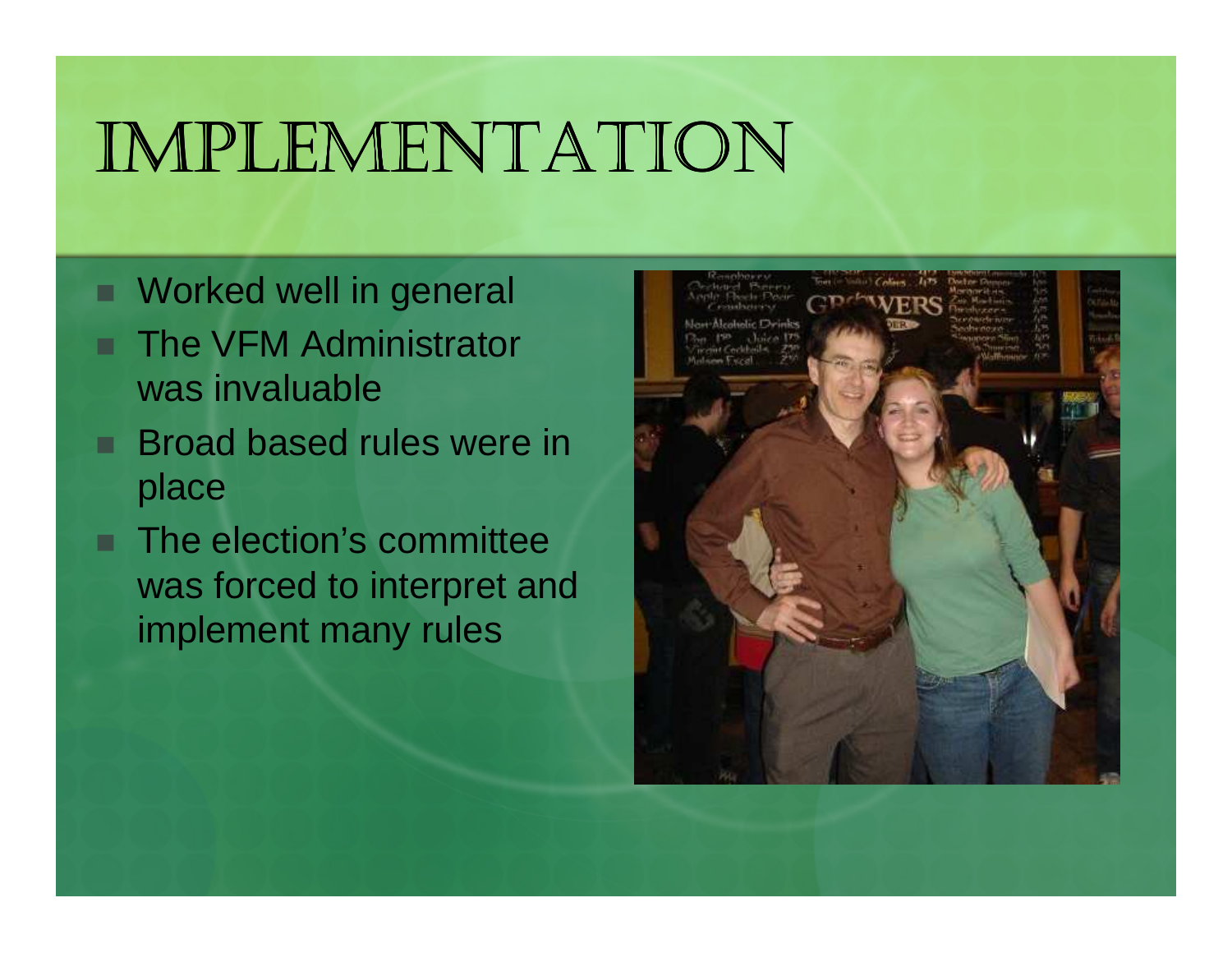# THE "ELECTIONS INSIDER"<br>OLIECTIONI QUESTION

- Generally considered to be the best media sources
- Was, however, targeted too much to insiders. Did not have the established reader base or the promotional support as did other sources.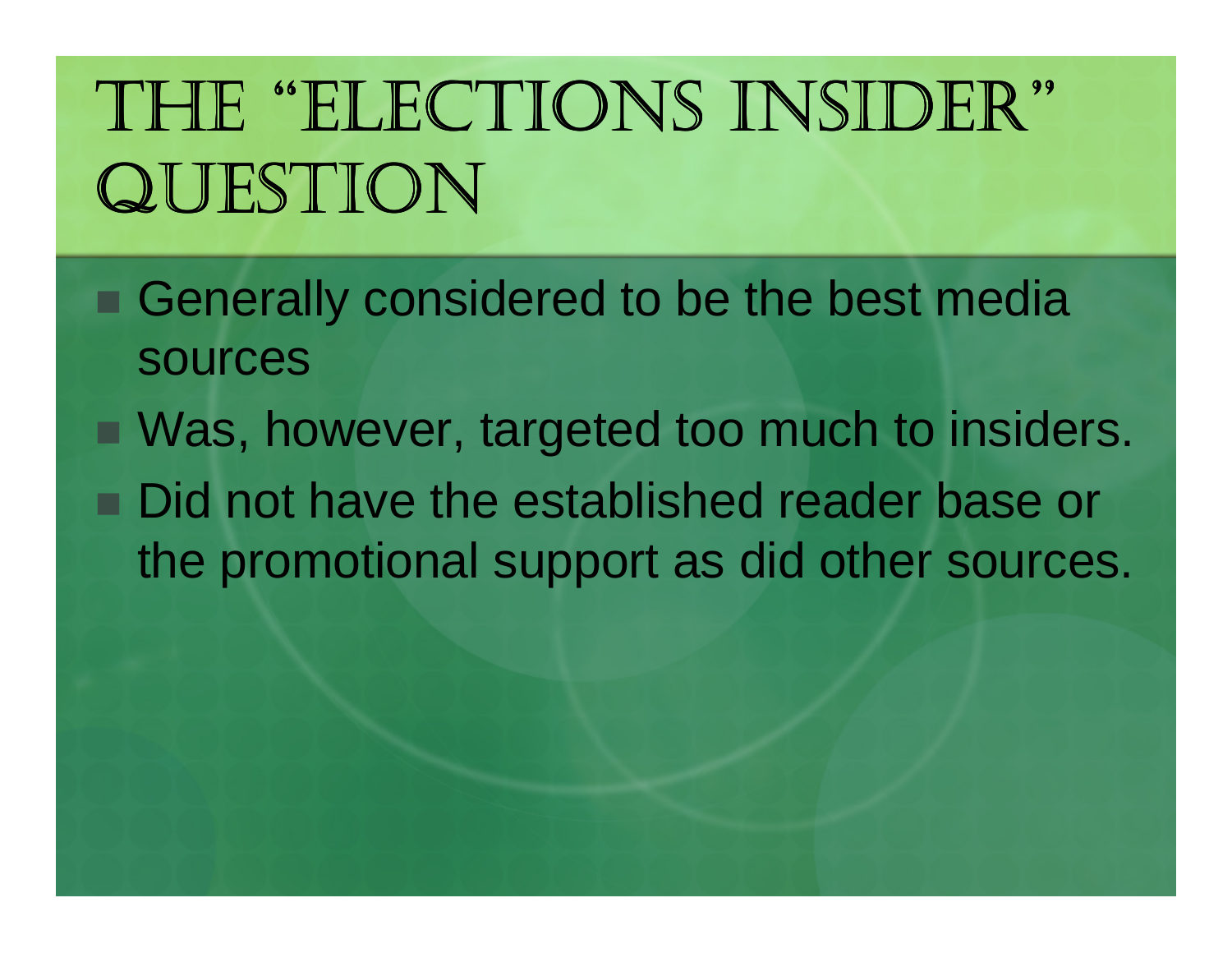## THE "DUNCAN-KEARNEY"<br>OLIESTION QUESTION

- This was the opposite situation.
- Name recognition and a very strong promotional campaign was executed, particularly on Facebook.
- Wouldn't it be great if their promo was combined with a high amount of content?
- They must remember that Facebook is a very dangerous thing.

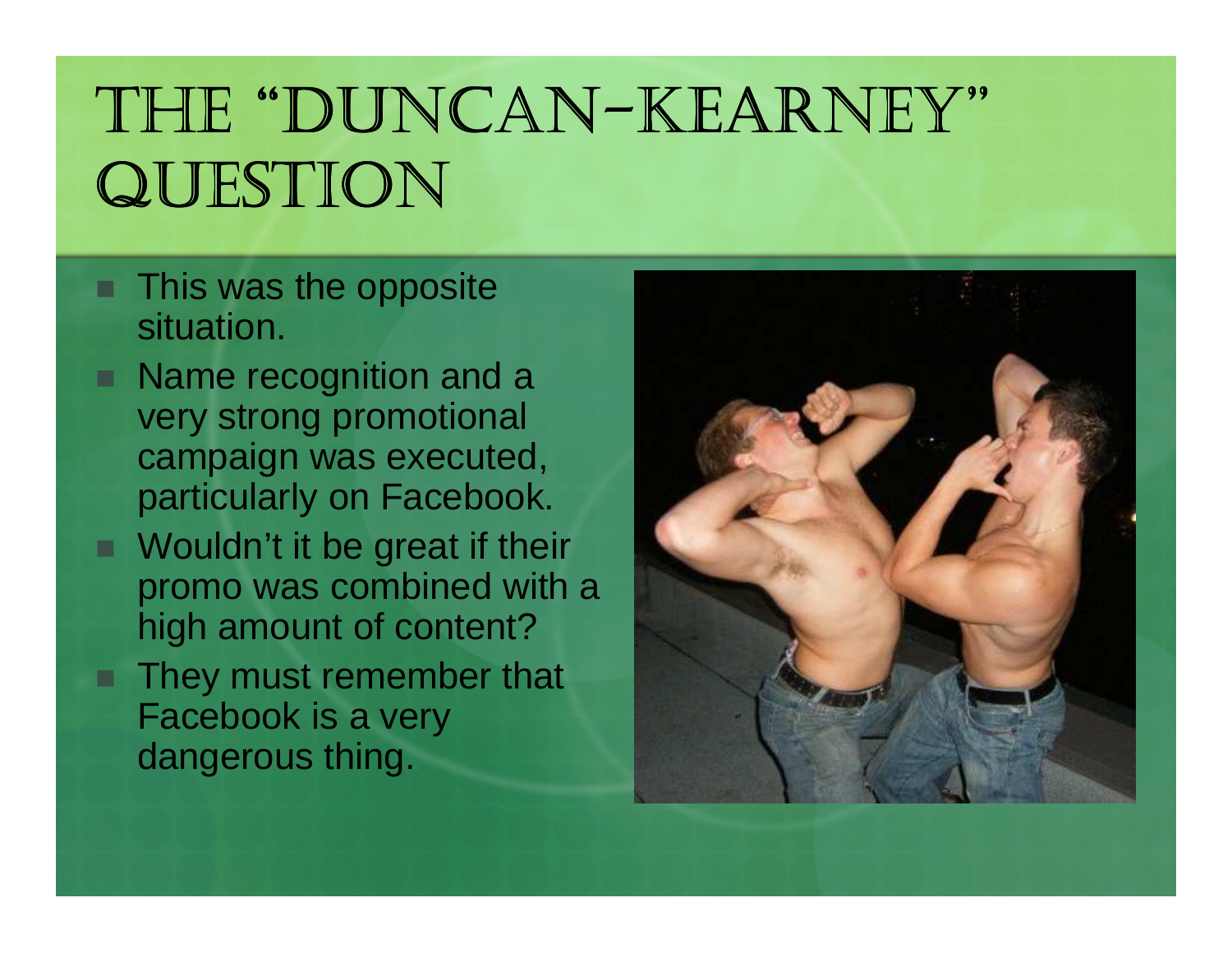## THE "TIME" QUESTION

- VFM contest took up a large amount of the candidates time
- Could be rectified by using "Open Access"
	- Ie. Would allow sources to crib from one another and cite sources.
- There could be a general and voluntary question pool that would be distributed to candidates.
- There was some mention of how candidates should be willing to contribute a high amount of time to acampaign.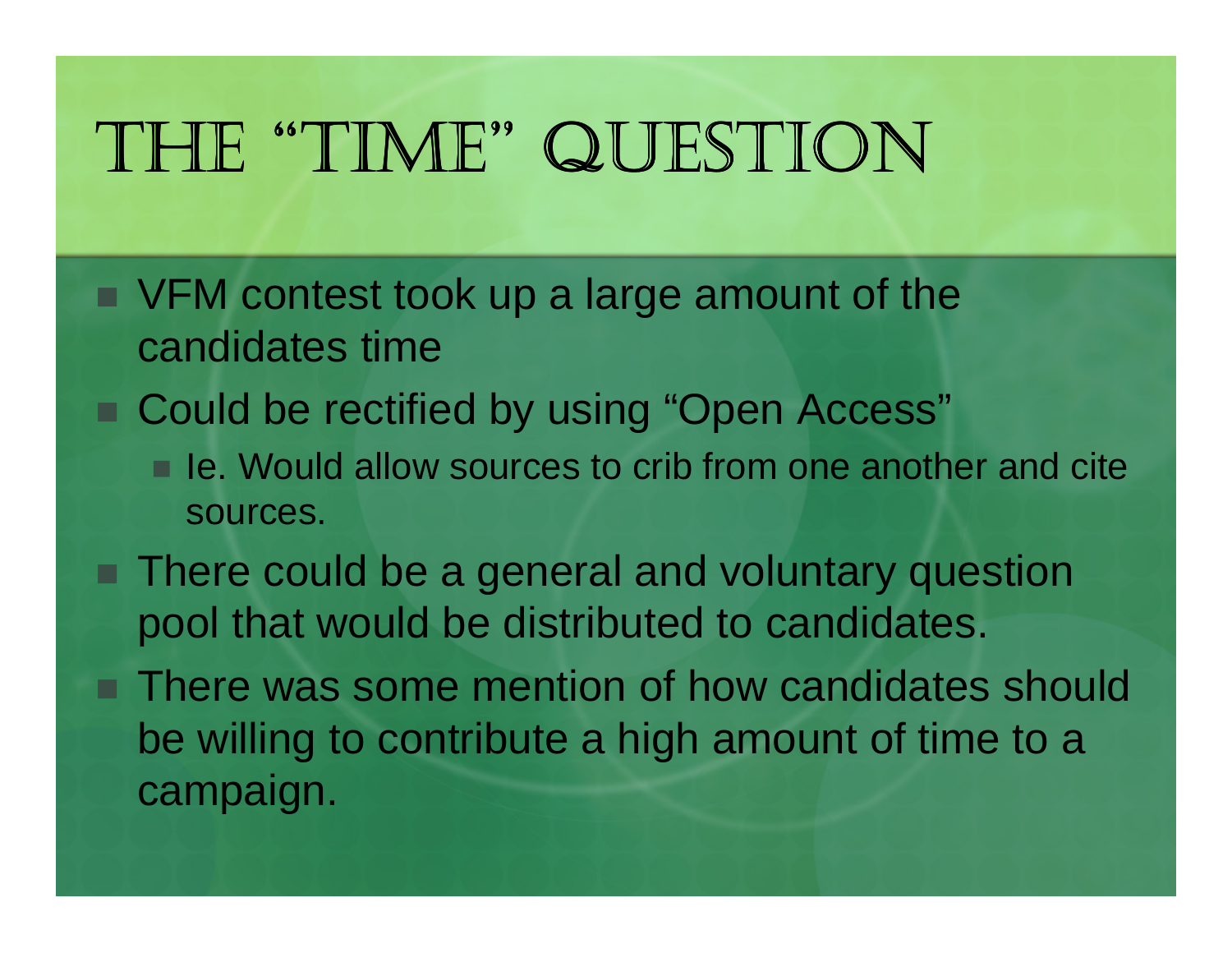## SLATES

- There could arise a situation where slates exist in fact, but not in law.
- The slate question worked out here, but was an interesting question to consider.
- The next committee should work to define specifically what constitutes a slate, and continuing with relaxed guidelines.
- Alternatively, council could reevaluate the Slate Question – the committee did not think that they would necessarily detract from the election.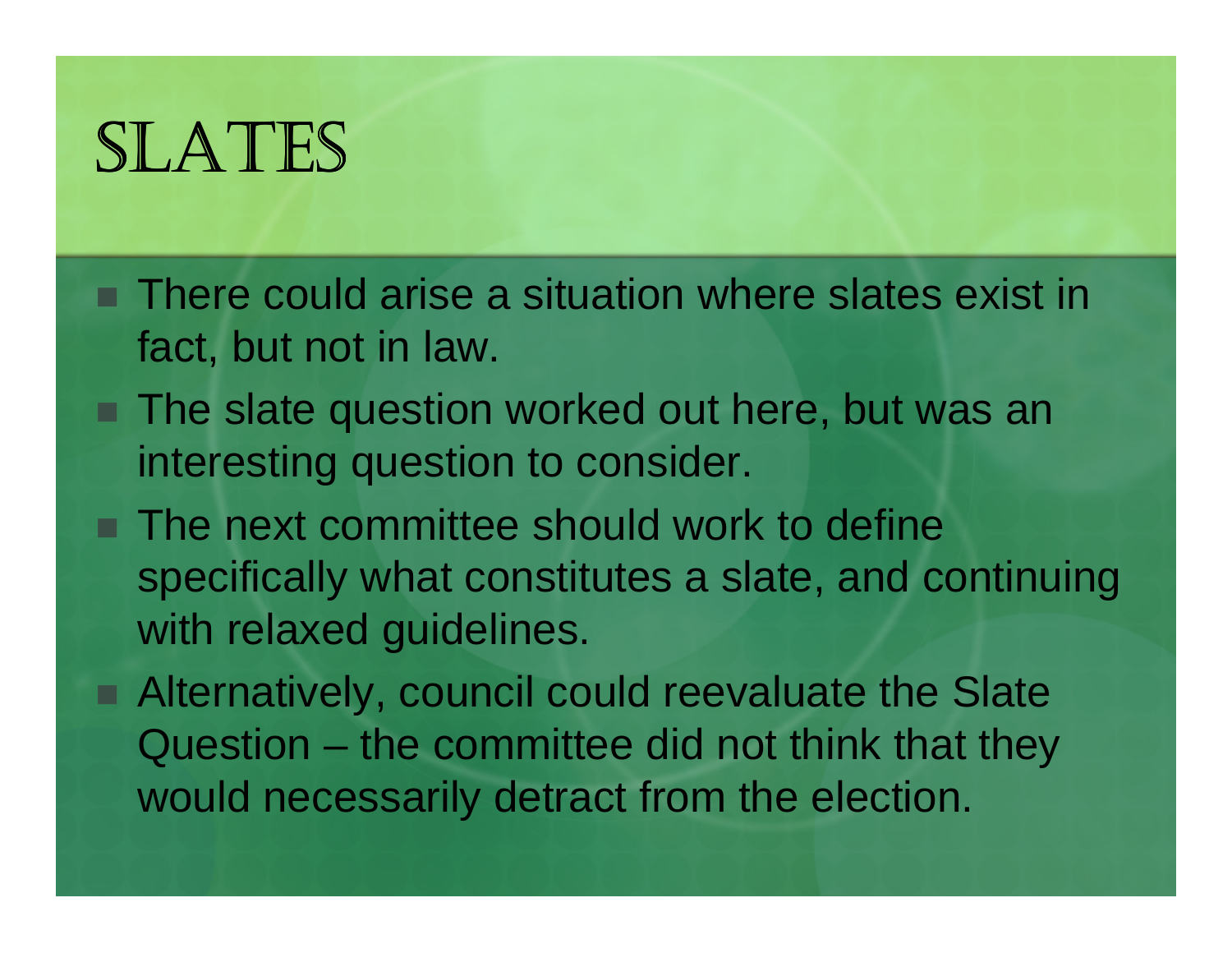## INCIDENTAL OUTCOMES

■ Candidates were more informed than before. ■ The media forced candidates to become more informed about the positions they were running for, or be exposed as such.■ Raised issues that otherwise would not have come up in wide circulation.■ The Liberal Question ■ Created a higher quality of debate.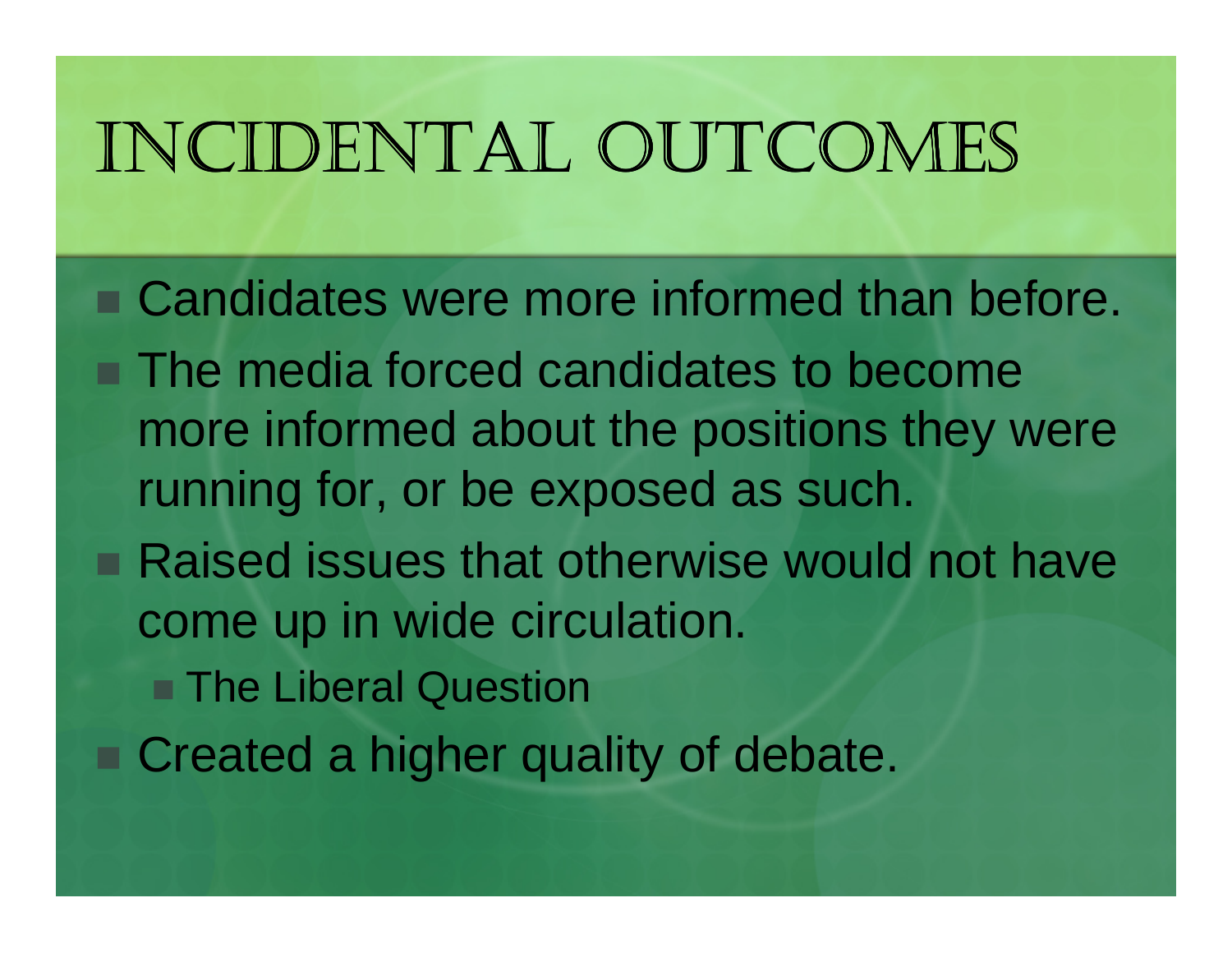## GOAL INVENTORY

#### - Inform voters

- Increase the amount of information available to students
- Encourage the creation of new media
- X Increase voter turnout
- X Order a giant novelty cheque

 $\bullet$ Overall accomplishments – 3/4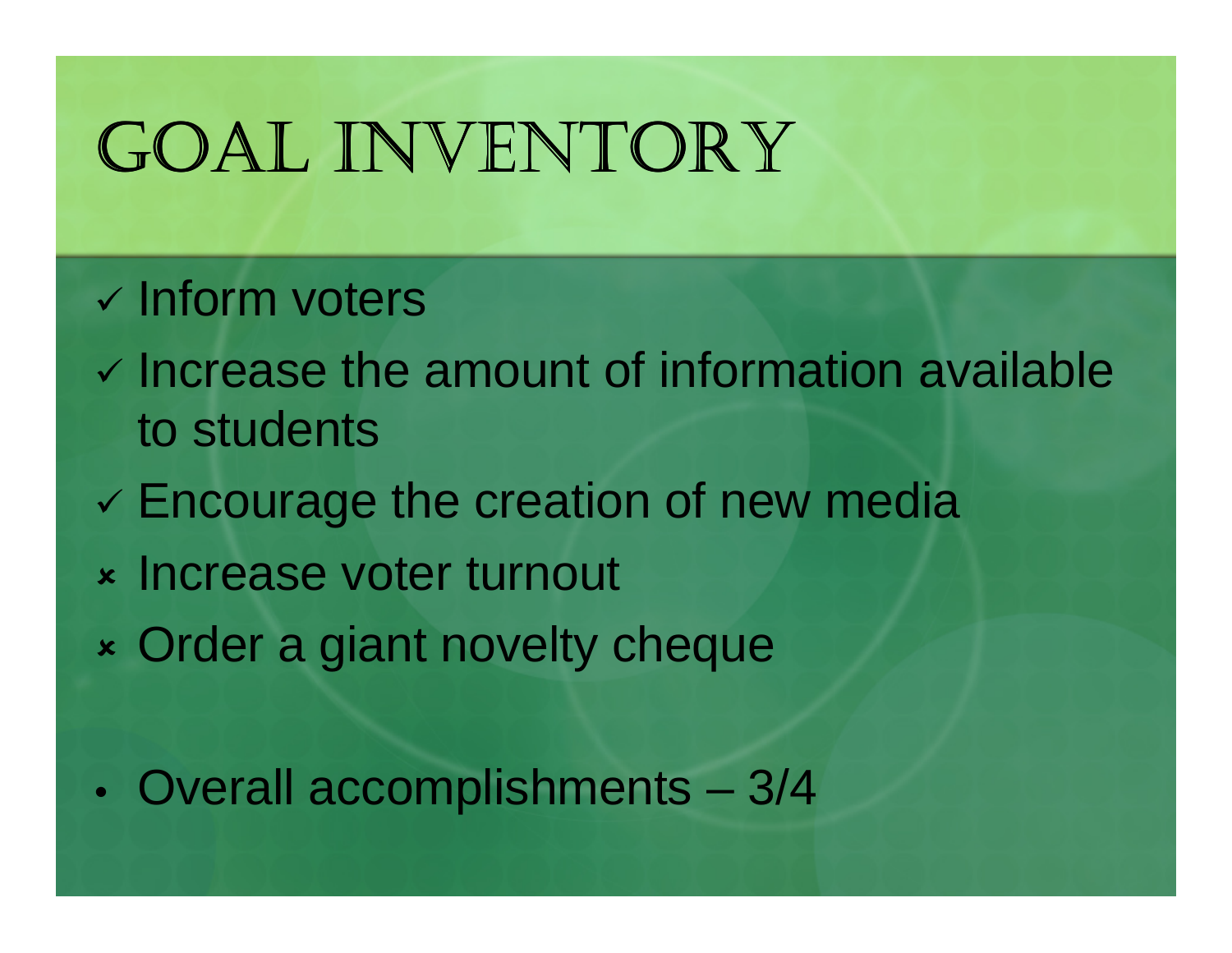## COMMENTS ON VOTER TURNOUT

- The Voter Turnout was unnaffected by the project.
- This could be because sources were not given enough time to establish readership.
- Some members of the committee believed that there was not going to be an increase from the getgo
	- **Ie. Would create a more educated voter base, not a** larger one.
- Worth looking at the effect on turnout in future implementations of the project.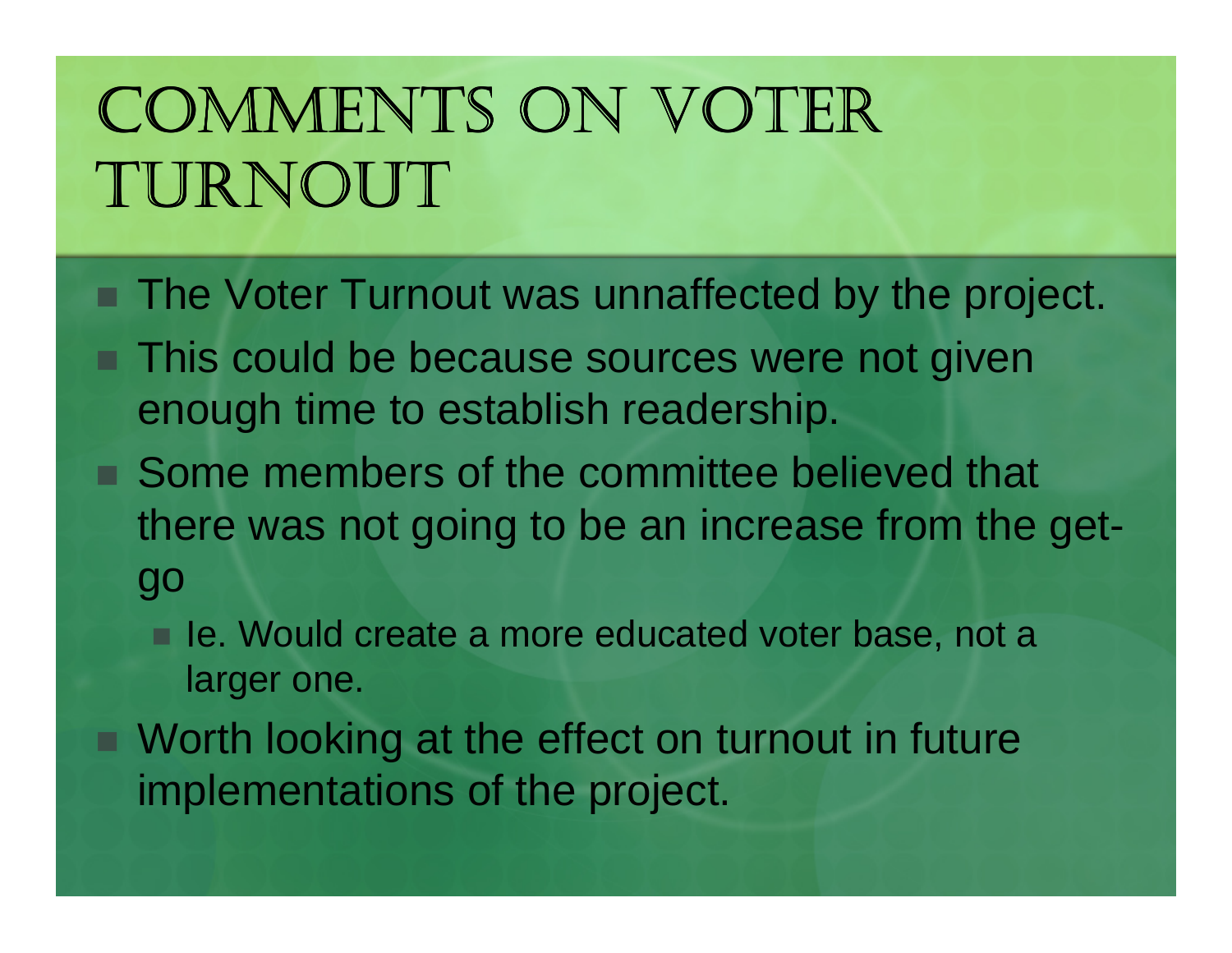## RECOMMENDATIONS -RECUNIVIENDA LIUNS -<br>PROJECT

#### ■ Continue the Voter Funded Media Project

- **Experiment should be ongoing to gauge** continuing effects on elections, and possibly voter turnout.
- **Funding is sustainable for at least one more year** through Mark Latham
- Should start exploring alternative sources of funding.
	- Sponsorship
	- **Internal funding**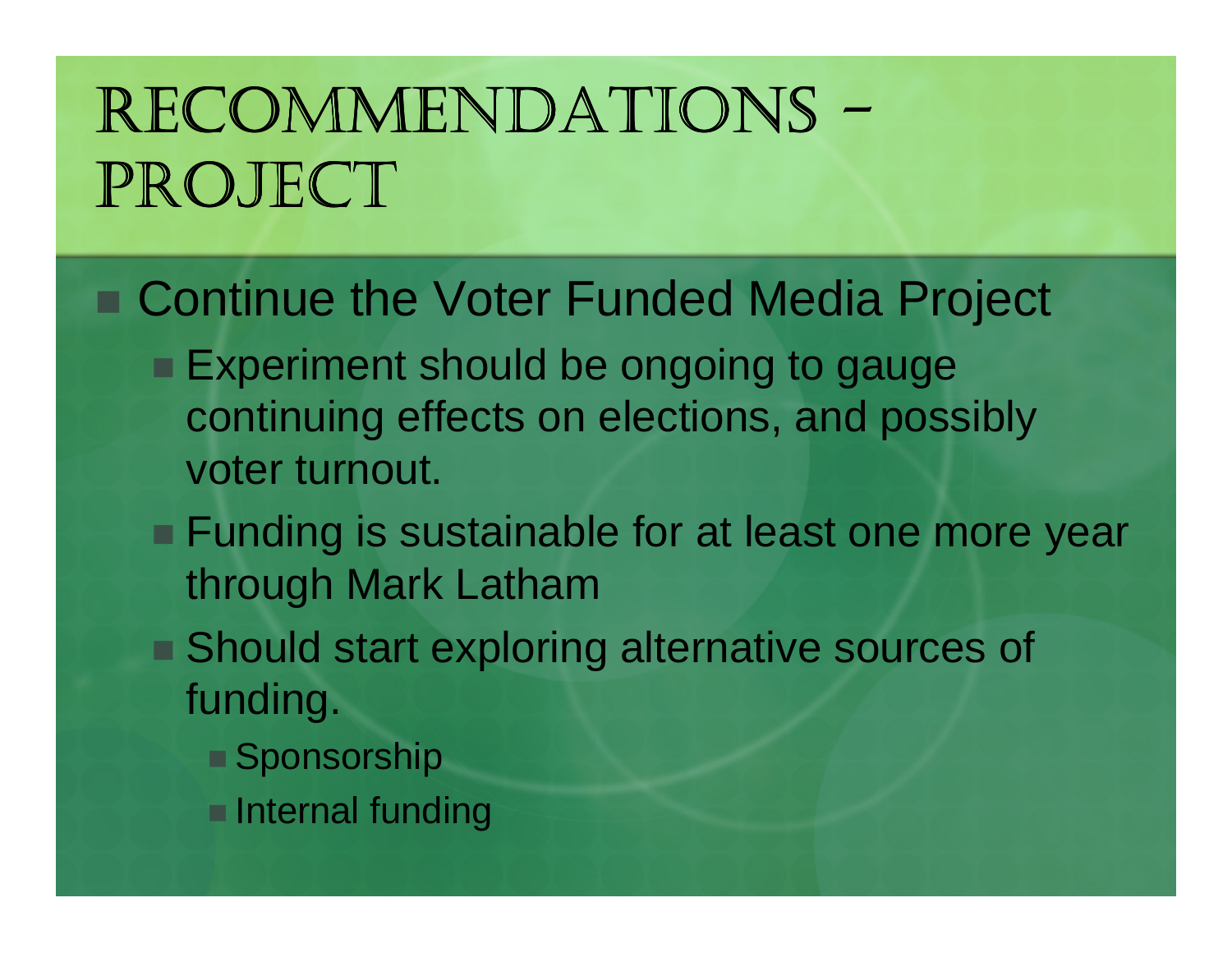## POSSIBLE SPONSOR?

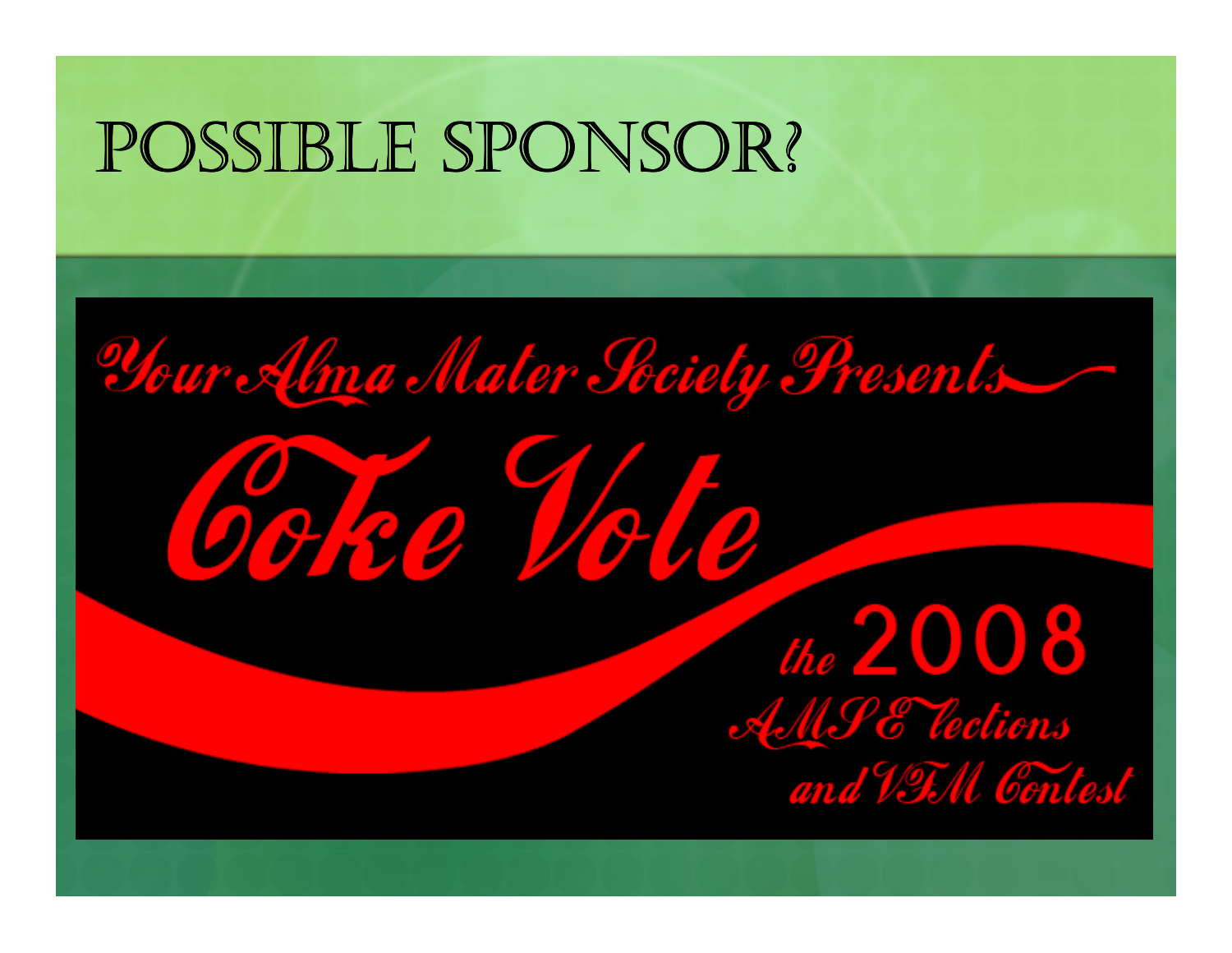## RECOMMENDATIONS --ADMINISTRATION

■ Hire the VFM Administrator Earlier

■ Be more definite in the rules established for the VFMA so the elections committee does not have to set rules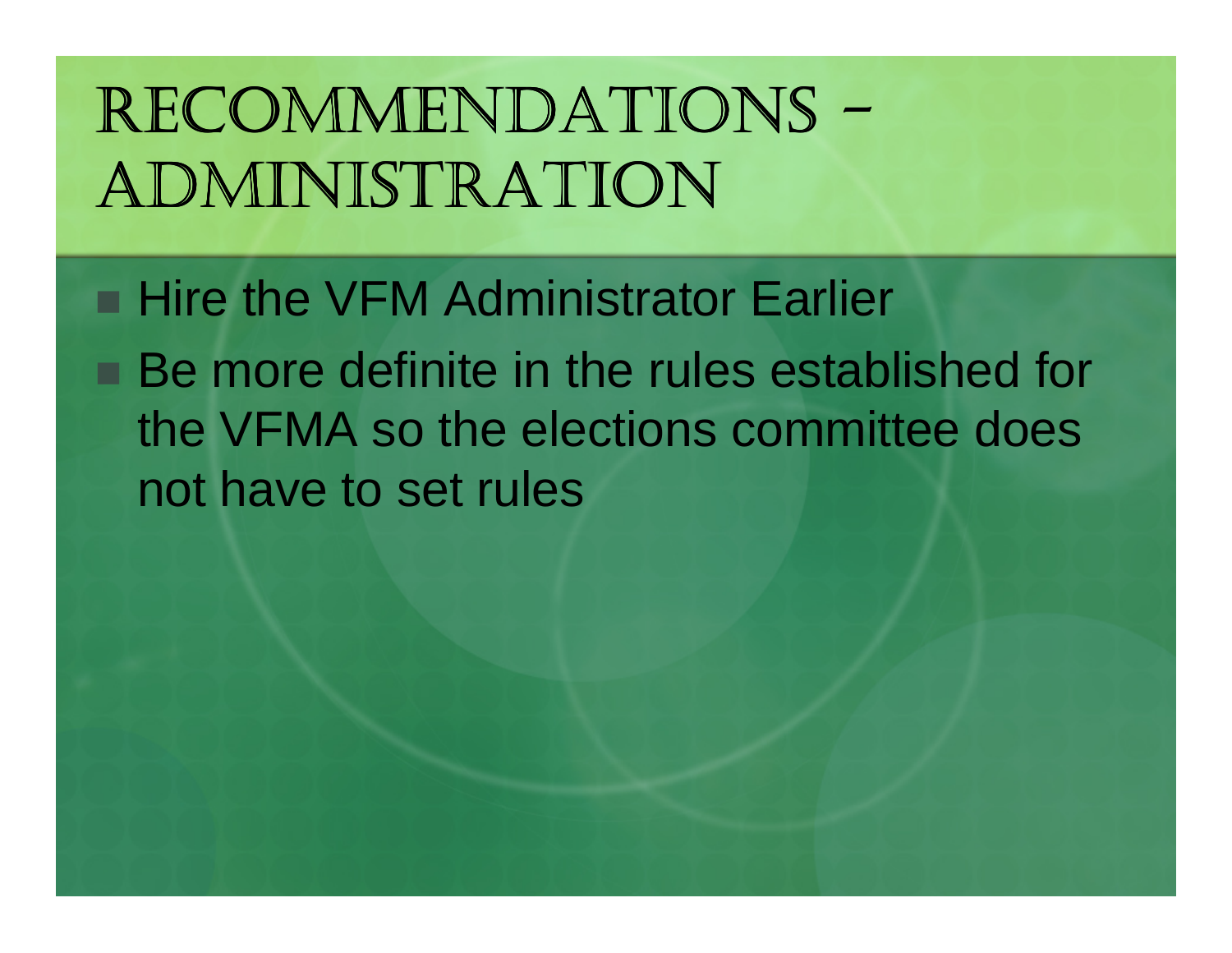## RECOMMENDATIONS -RECUIVILINDATIONS -<br>EXECUTION

■ Contest should launch in September ■ Allow sources to get on their feet, establish reader base**Help facilitate people forming media teams** ■ To some degree, this could address the "Elections Insiders Question"■ Encourage "Open Access" ■ Could create a media pool of questions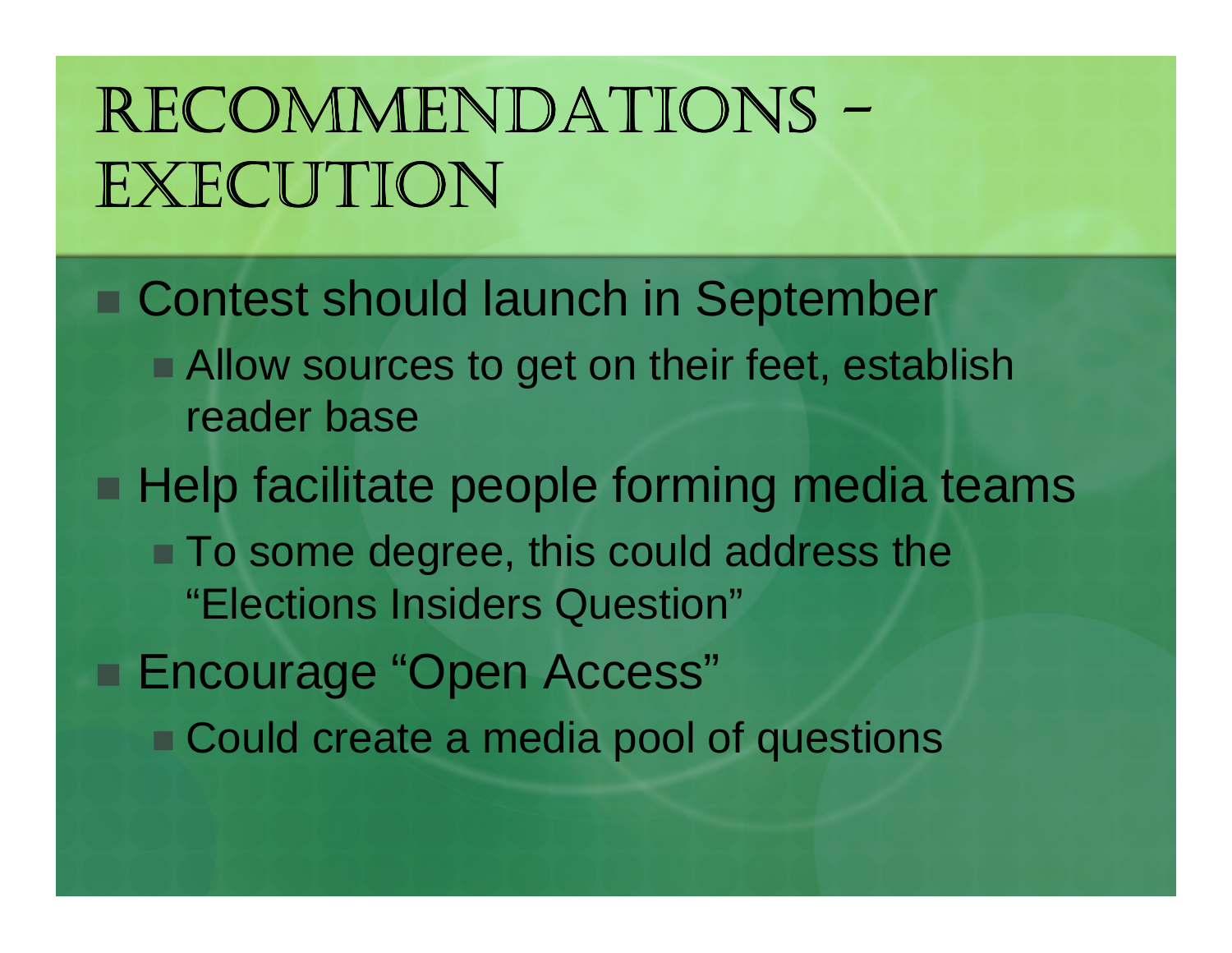## RECOMMENDATIONS -KECUMIVIEINDA I IUINS –<br>TIMELINE

- The Elections Committee should be hired in April or May
- The contest registration should launch in September
	- Allows sources to get on their feet and establish a readership

■ Allow candidates to declare their intent to run in mid-November, initiate non-public campaign period until the beginning of formal campaigning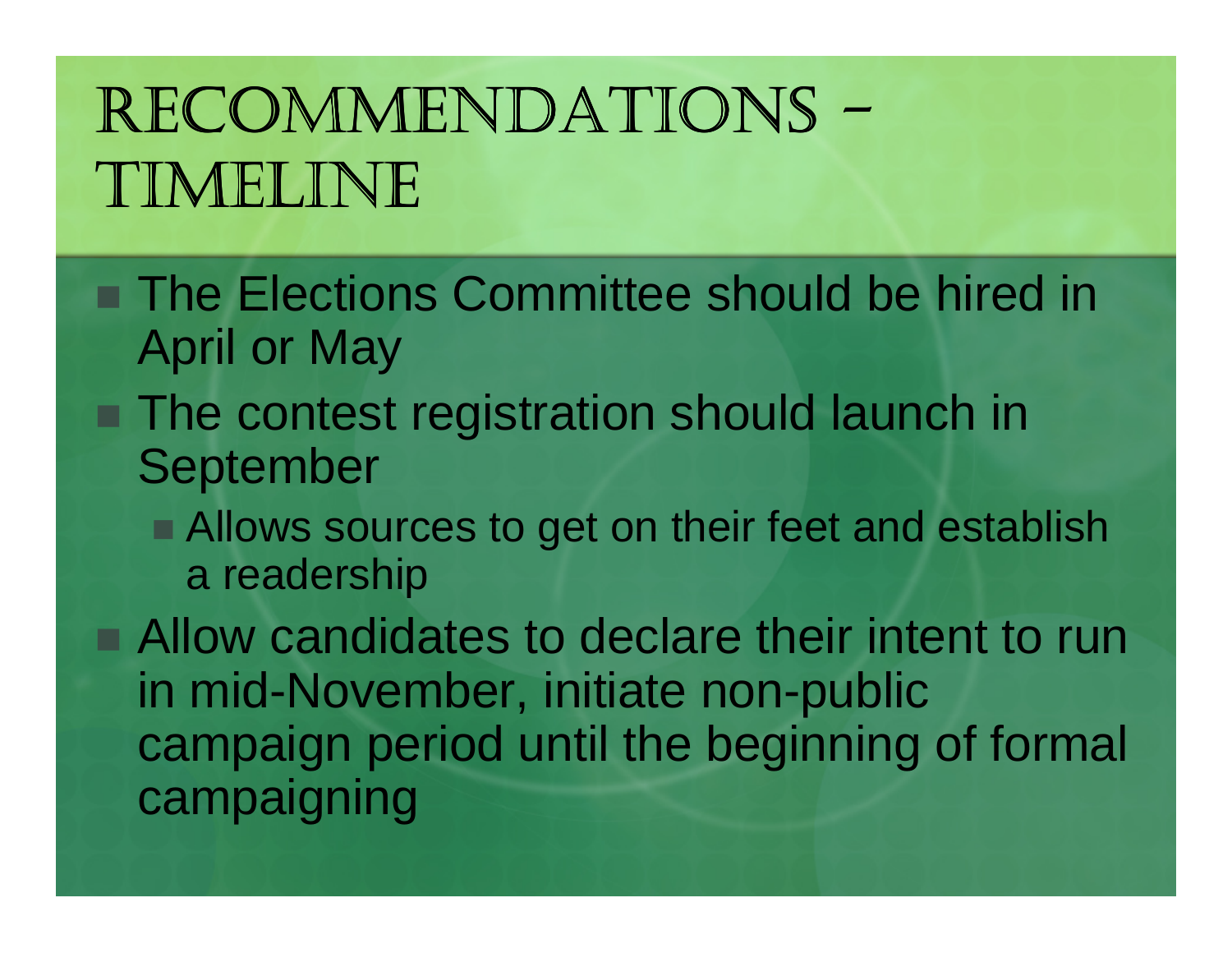## AFTERWARD

■ Was generally a success. **Hope that this project will continue and** create a plurality of voices on campus.